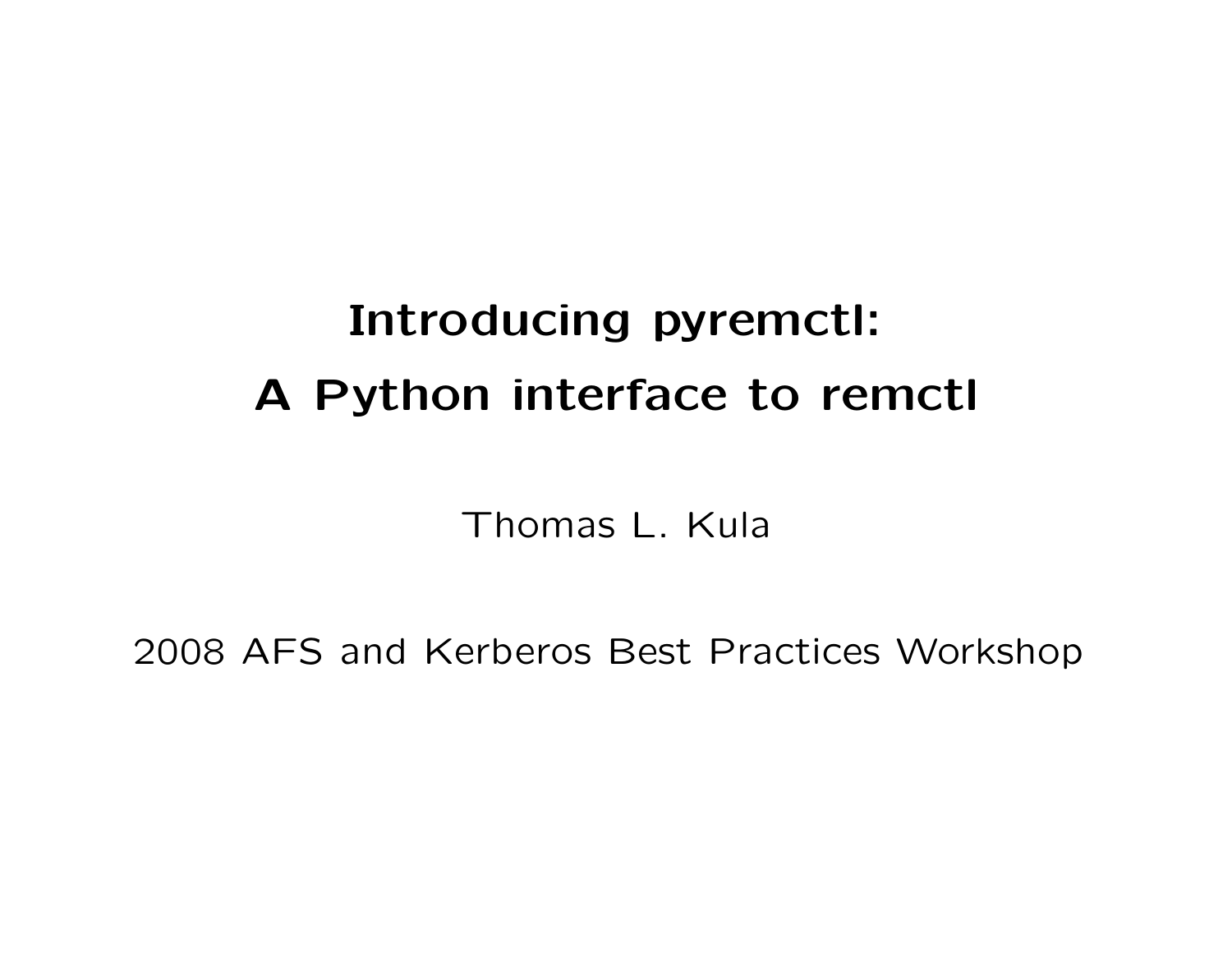## One Minute remctl

- http://www.eyrie.org/~eagle/software/remctl/
- "Remctl allows you to remotely call a program and supply it with arguments, getting back any output and the exit status, authenticated with and encrypted by GSS-API Kerberos v5"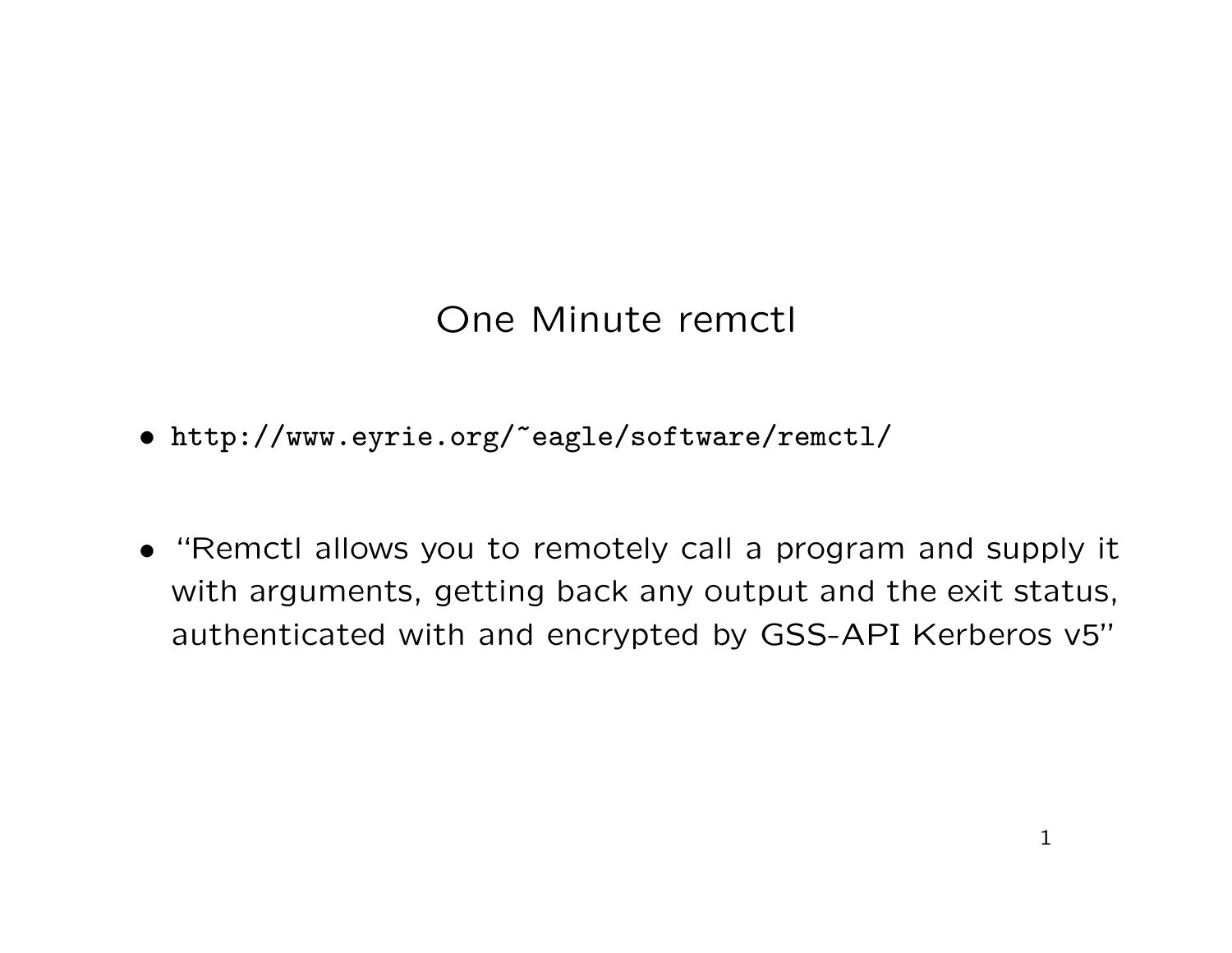#### One Minute remctl

- Using the client you might call remctl mcketrick.tproa.net test i like tea
- And if configured like this: test ALL /path/to/remctl-test.sh ANYUSER
- remctld will execute the following command: /path/to/remctl-test.sh test i like tea
- And return to you the output (stdout and stderr) and exit status of that program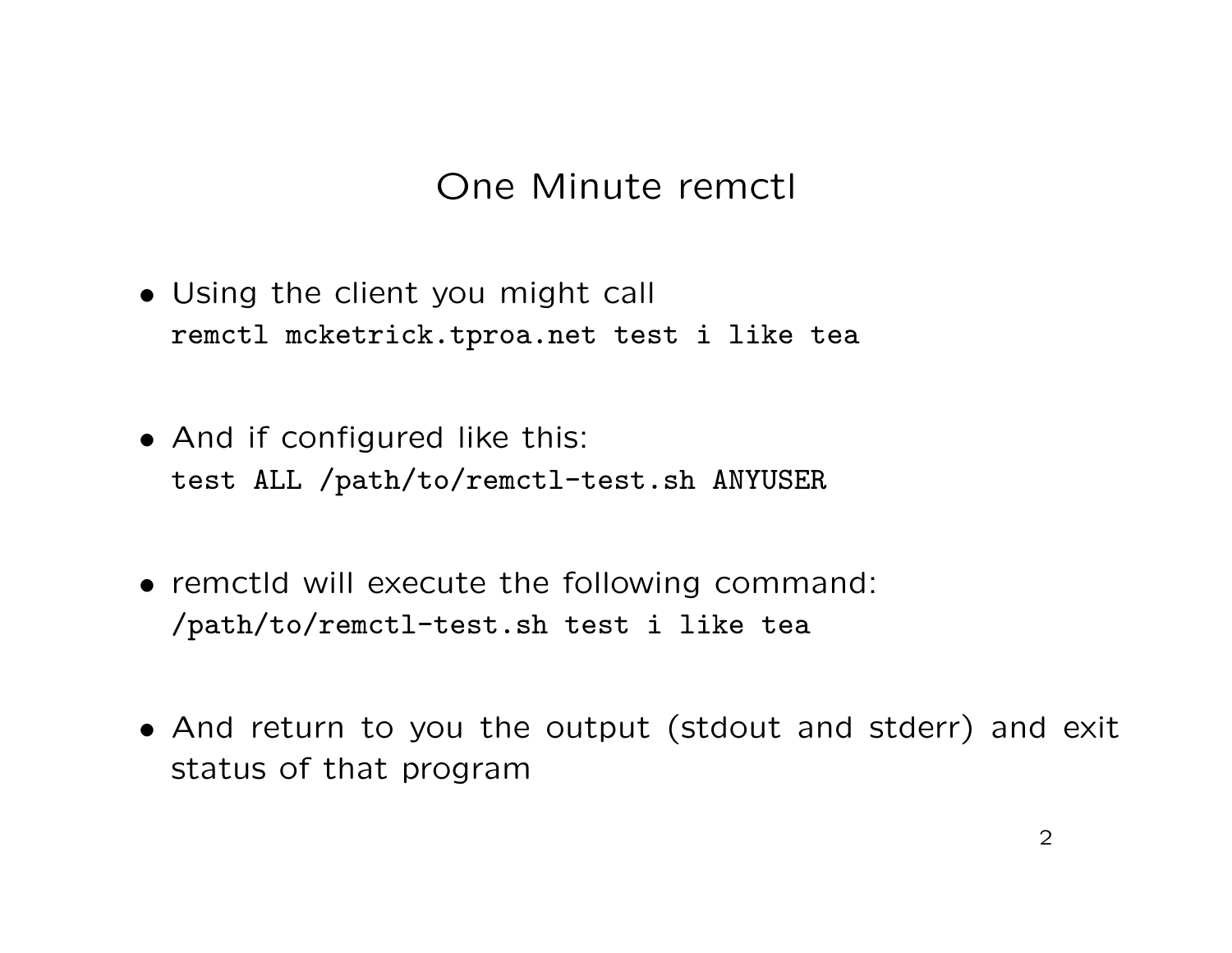#### One Minute remctl

- Bonus features: the following environment variables are passed to the called program:
	- REMOTE USER: the kerberos identity of the caller
	- REMOTE ADDR: the IP address of the calling host
	- REMOTE HOST: the name of the calling host
- You can either give remctld a list of principals allowed to run each command or use the above environment variables to make your decision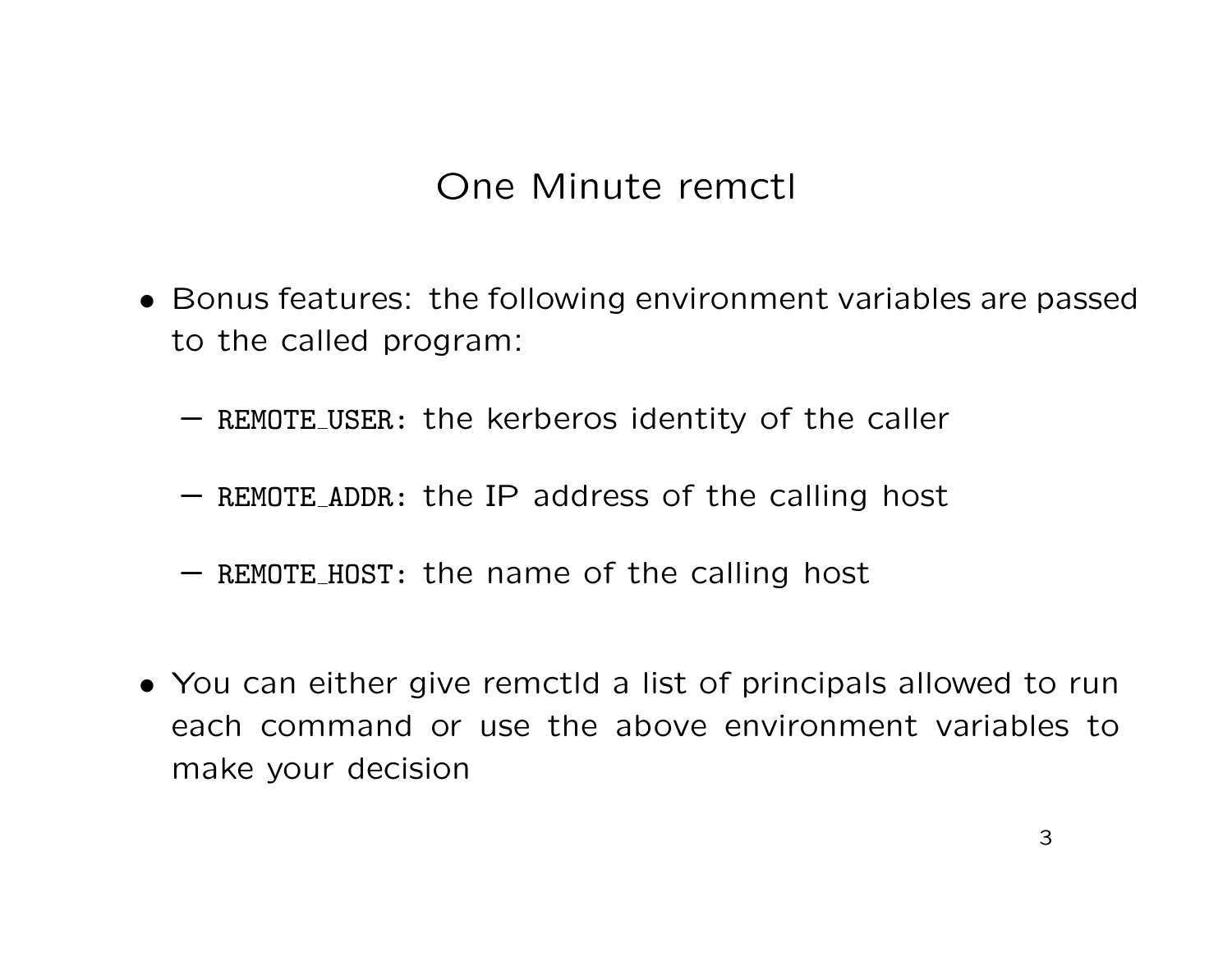### remctl bindings

- Using the remctl client is fine in some situations
- In other situations, you may want to embed it in something else
- Bindings for C and Perl (well tested) as well as Java (not as well tested)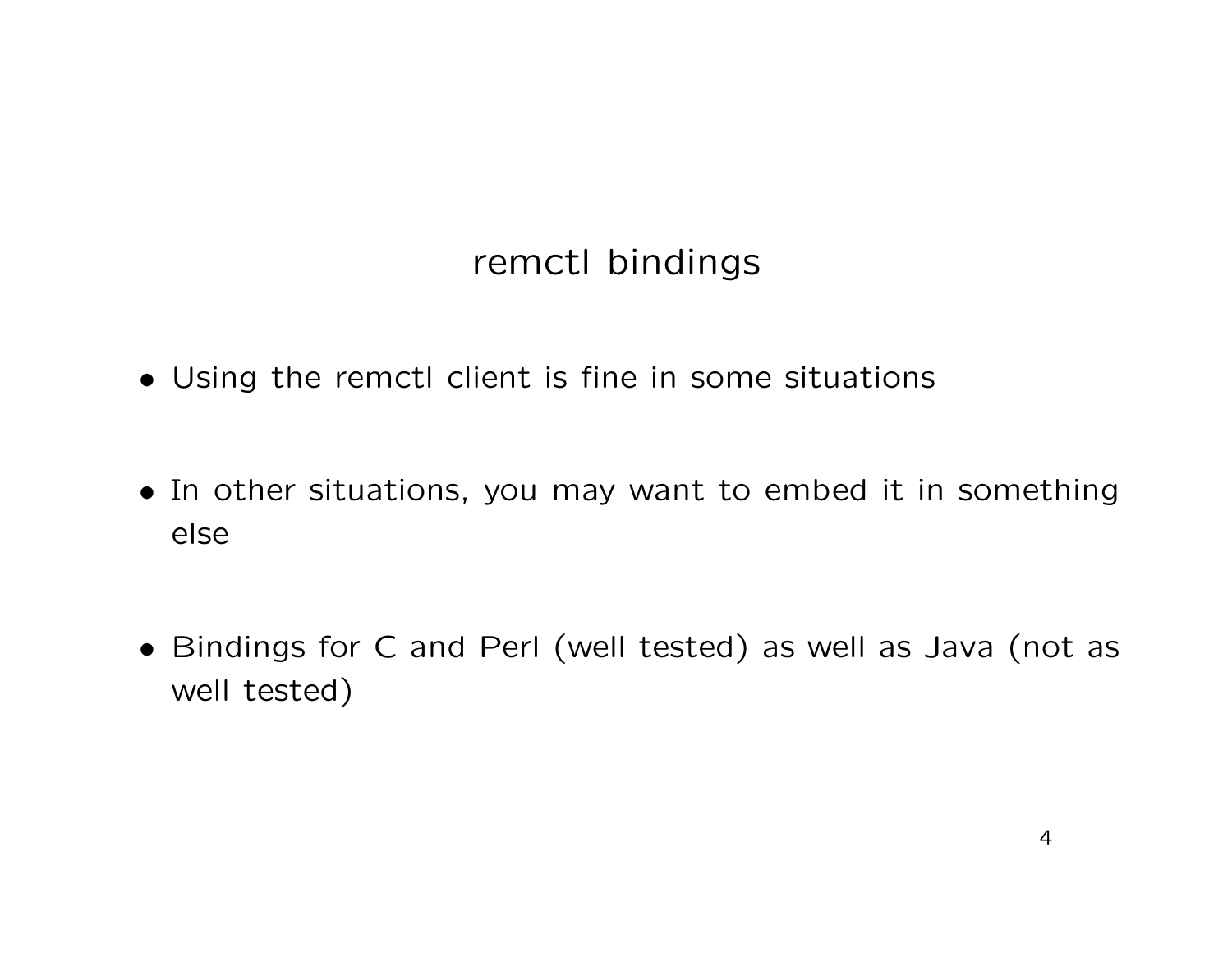## Python bindings for remctl

- Current source: http://kula.tproa.net/code/pyremctl/
- Hand crafted (with love)
- Known to work with NetBSD, Python 2.4.3 and Remctl 2.11
- Can't think of any reason it shouldn't work with later stuff or on other operating systems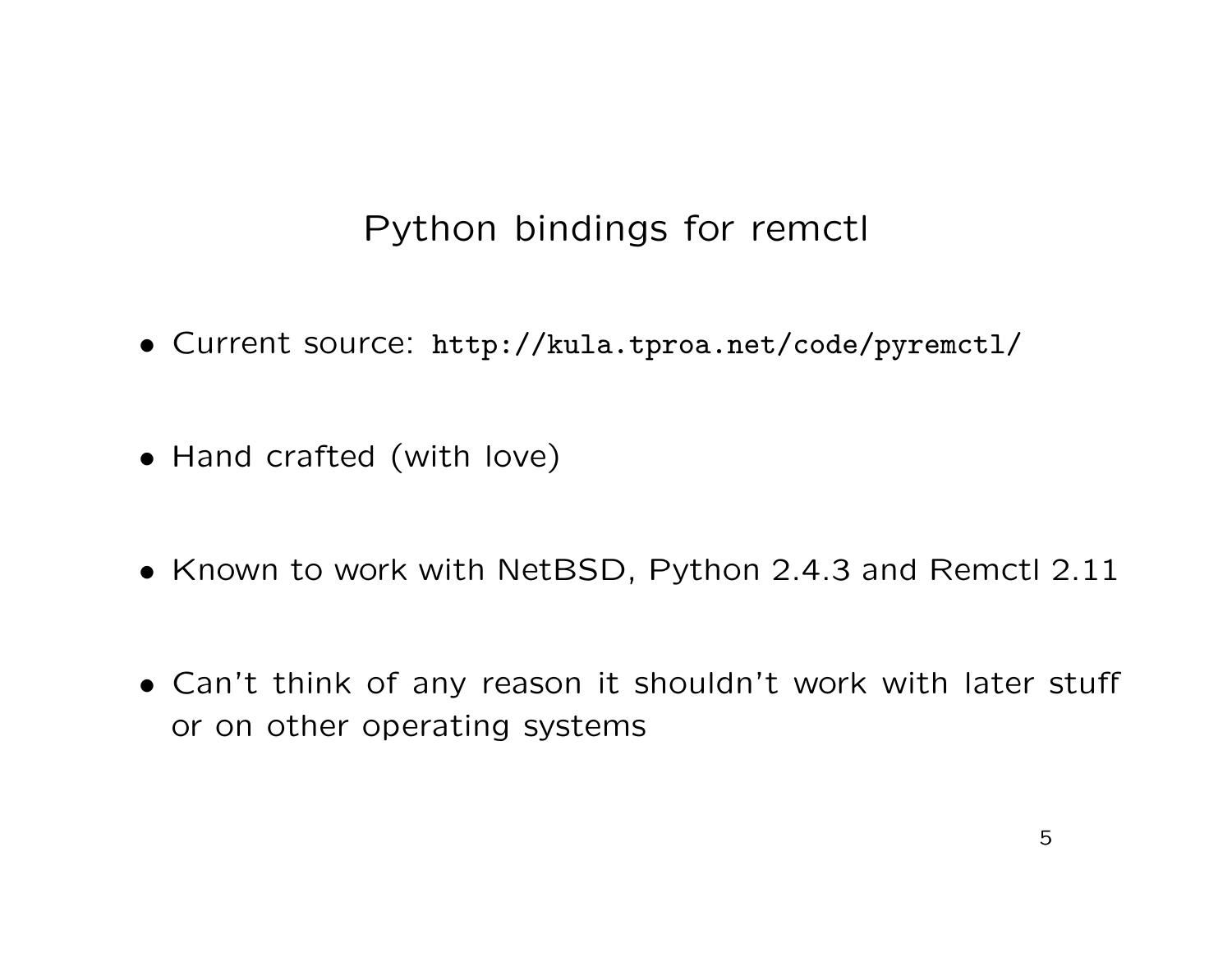#### Installation

- Like any other python module
- Get and unpack the source
- python setup.py build
- python setup.py install (with appropriate permissions)
- Assumes remctl is already installed in a sane location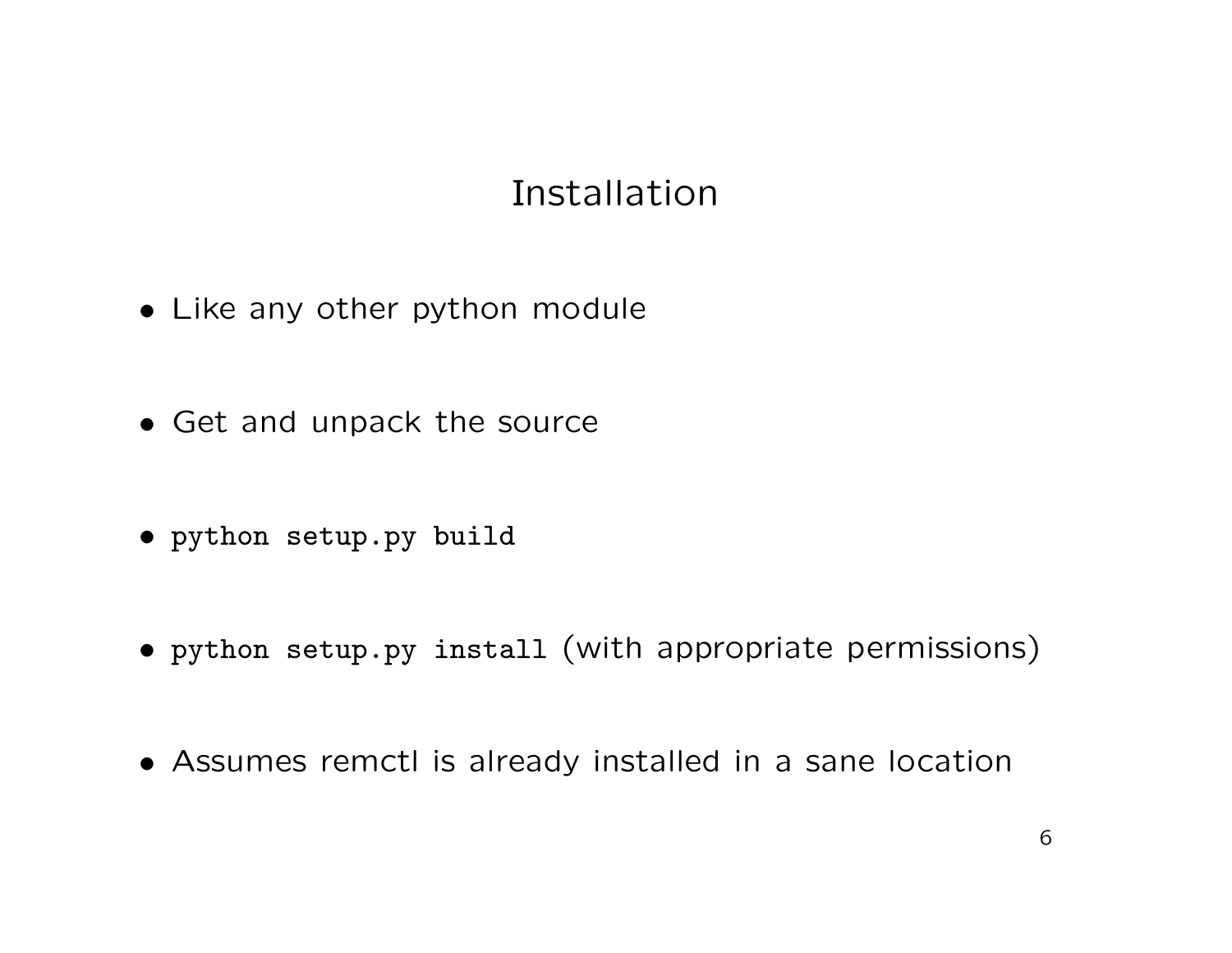#### 'Simple' interface

```
#!/usr/pkg/bin/python2.4
```

```
import remctl
import sys
```

```
host = 'mcketrick.tproa.net'
port = 4373
principal = 'host/mcketrick.tproa.net'
command = [\cdot \text{test}, \cdot \text{ii'}, \cdot \text{like'}, \cdot \text{tea'}]
```

```
try:
```

```
conn = remctl.remctl( host, port, principal, command )
```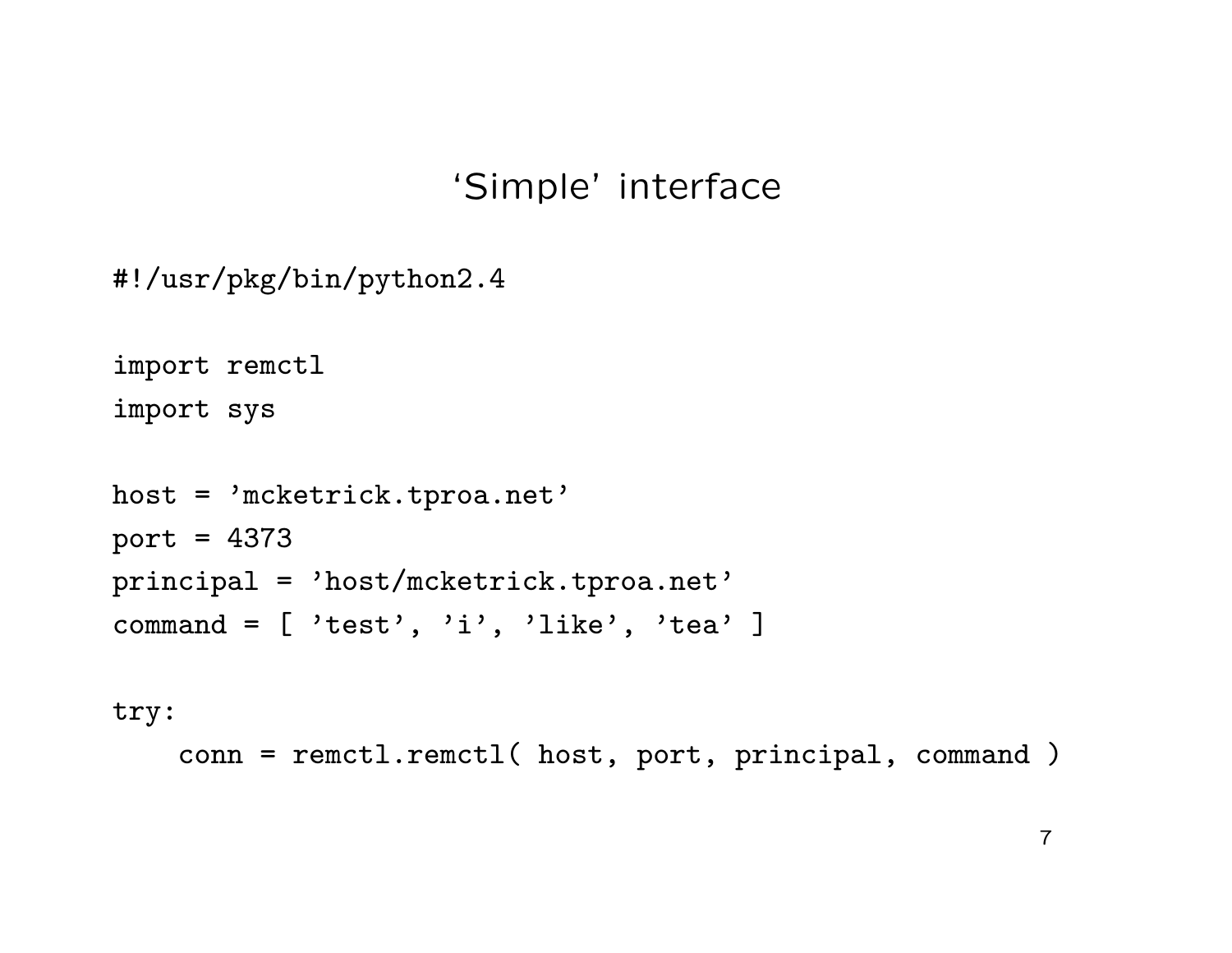```
except RemctlArgError:
    print "An invalid argument was supplied"
    sys.exit()
except RemctlProtocolError, e:
    print "Protocol error: " + e
    sys.exit()
```

```
if conn.stdout != None:
    print "Stdout: " + conn.stdout
if conn.stderr != None:
    print "Stderr: " + conn.stderr
print "Status: " + str(conn.status)
```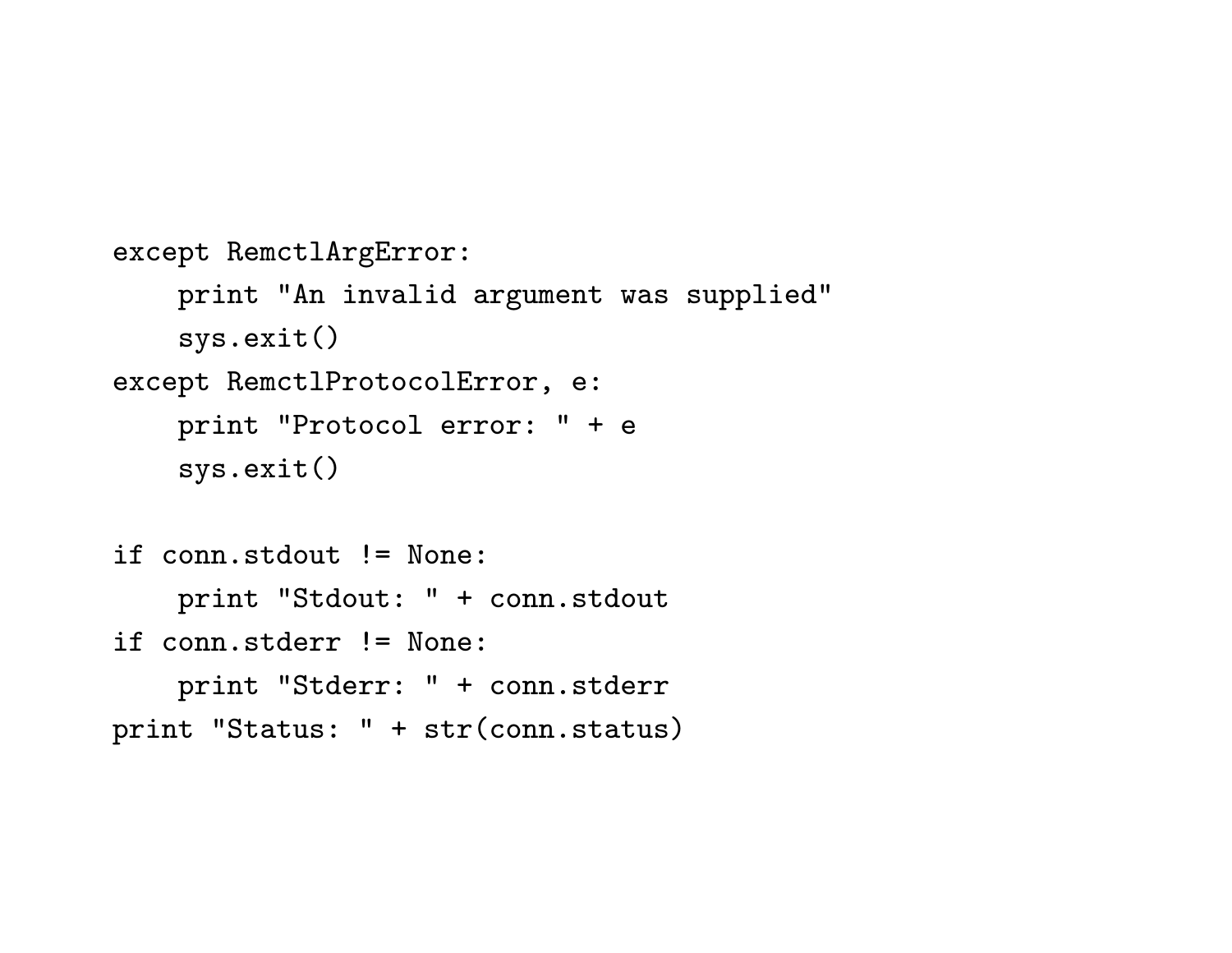'Simple' interface

• Useful for just firing off a command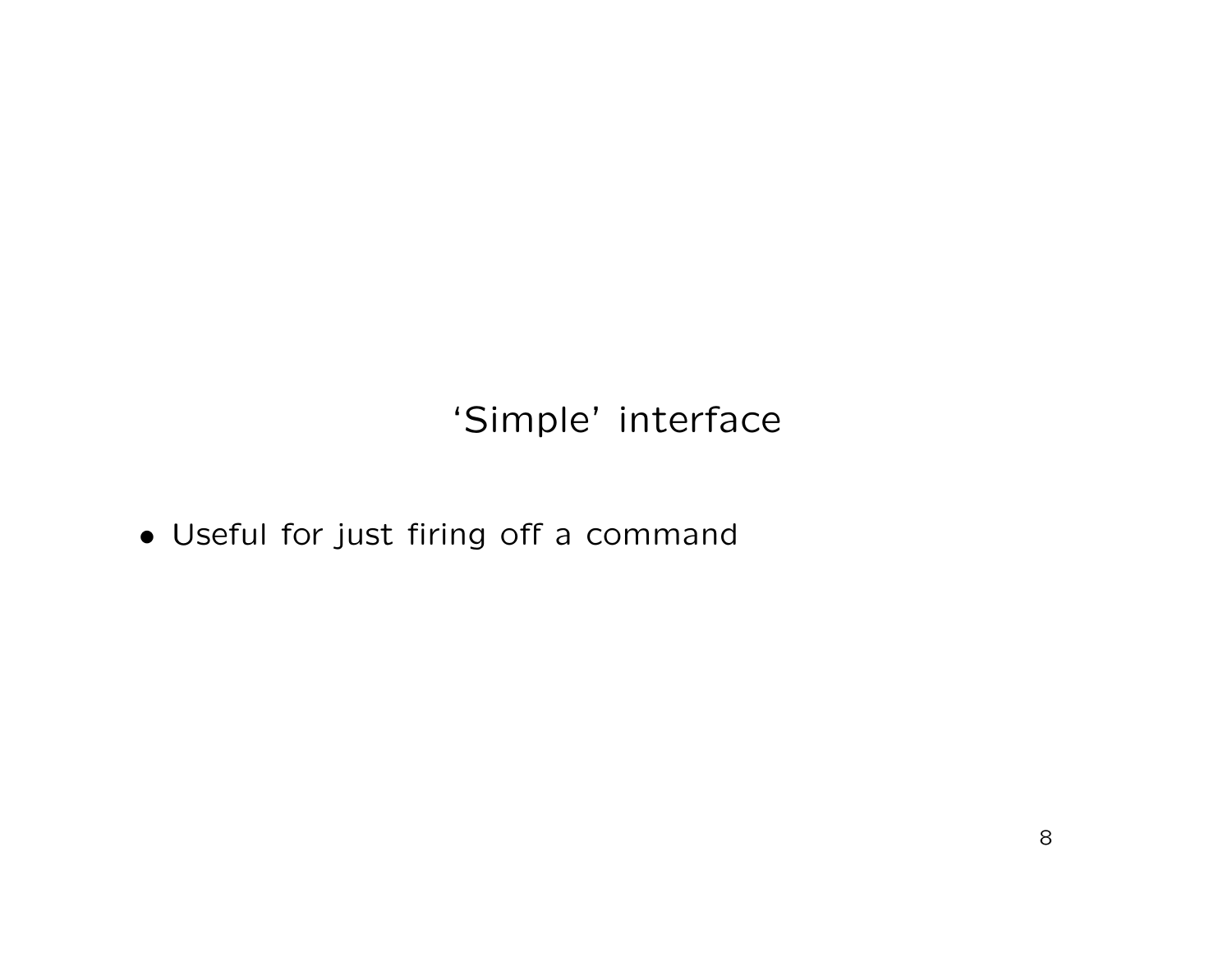```
conn = remctl.Remctl()
conn.open( host, port, principal )
```
...

```
# Or: conn = remctl.Remctl( host, port, principal )
```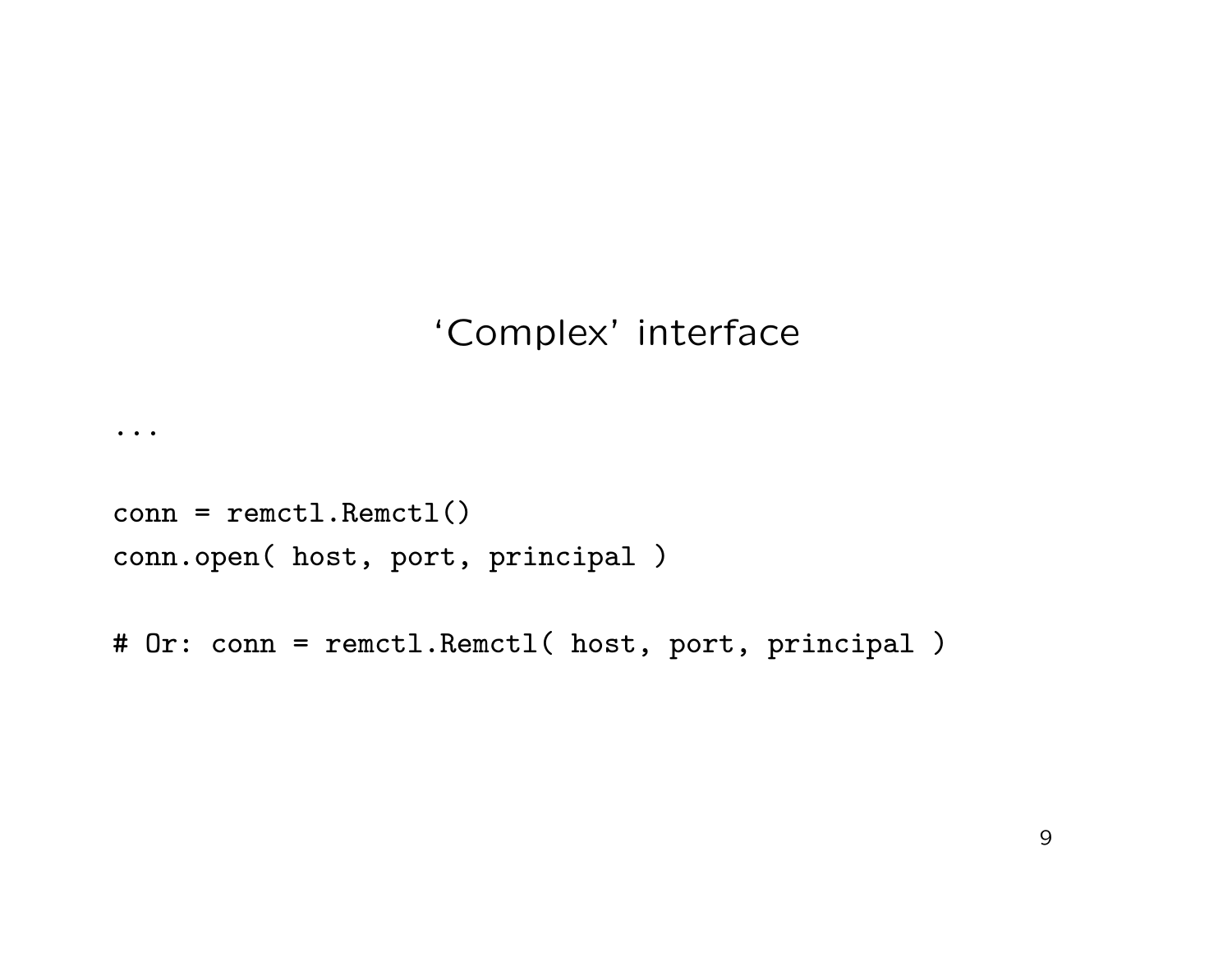```
try:
    conn.command( command )
except RemctlArgError:
    sys.exit()
except RemctlProtocolError:
    sys.exit()
except RemctlError:
    sys.exit()
except RemctlNotOpened:
    sys.exit()
```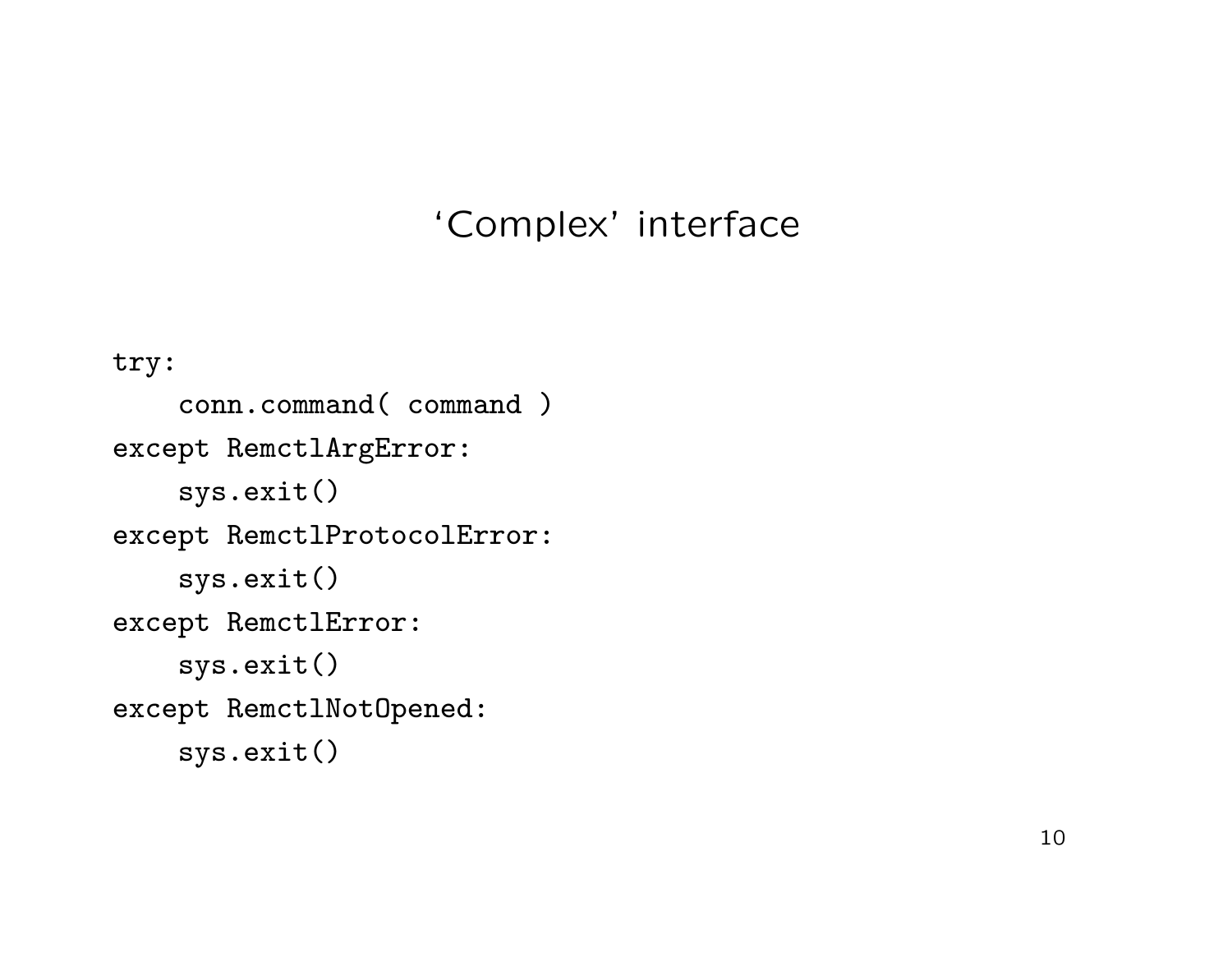```
type, output, stream, status, error = conn.output()
```

```
while type != remctl.REMCTL_OUT_DONE:
    if type == remctl.REMCTL_OUT_OUTPUT:
        print "Stream " + str( stream ) +": " + output
    elif type == remctl.REMCTL_OUT_STATUS:
        print "Status: " + str( status )
    elif type == remctl.REMCTL_OUT_ERROR:
        print "Remctl error: " + error
```
type, output, stream, status, error = conn.output()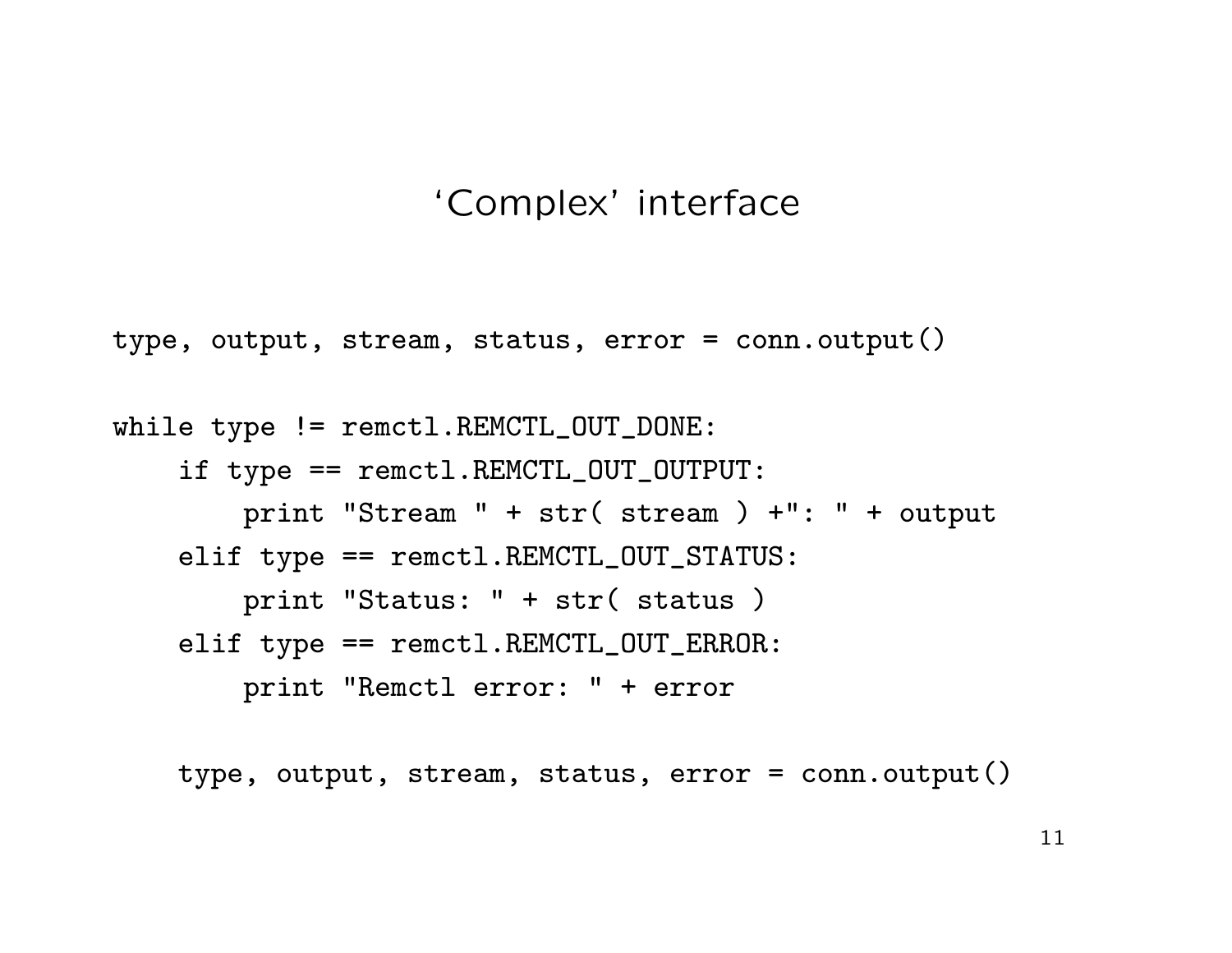• Useful for sending more than one command over a connection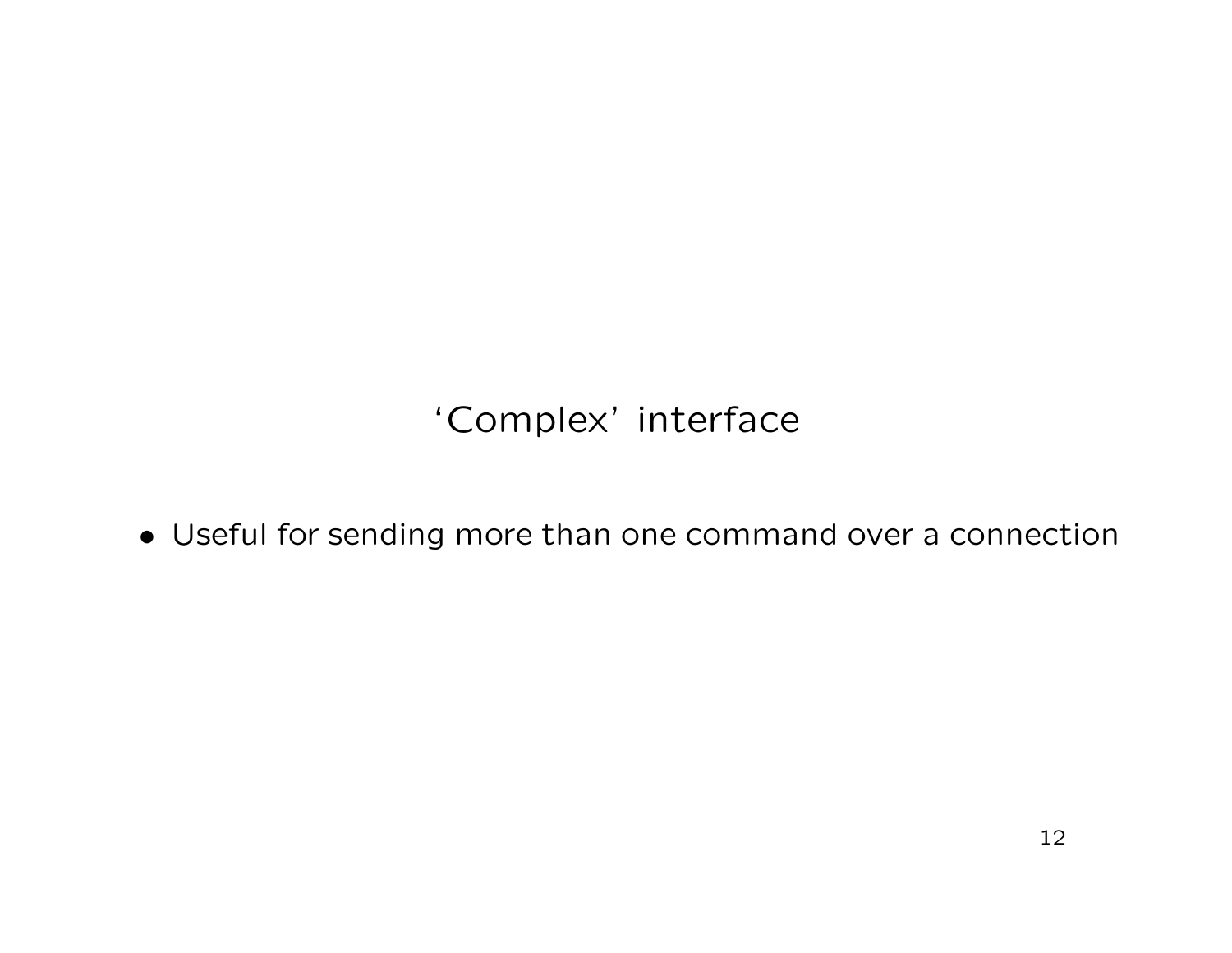### **Status**

- Both interfaces seem to be working fine
- Not quite convinced this is idiomatic Python ( My First Python/C Module)